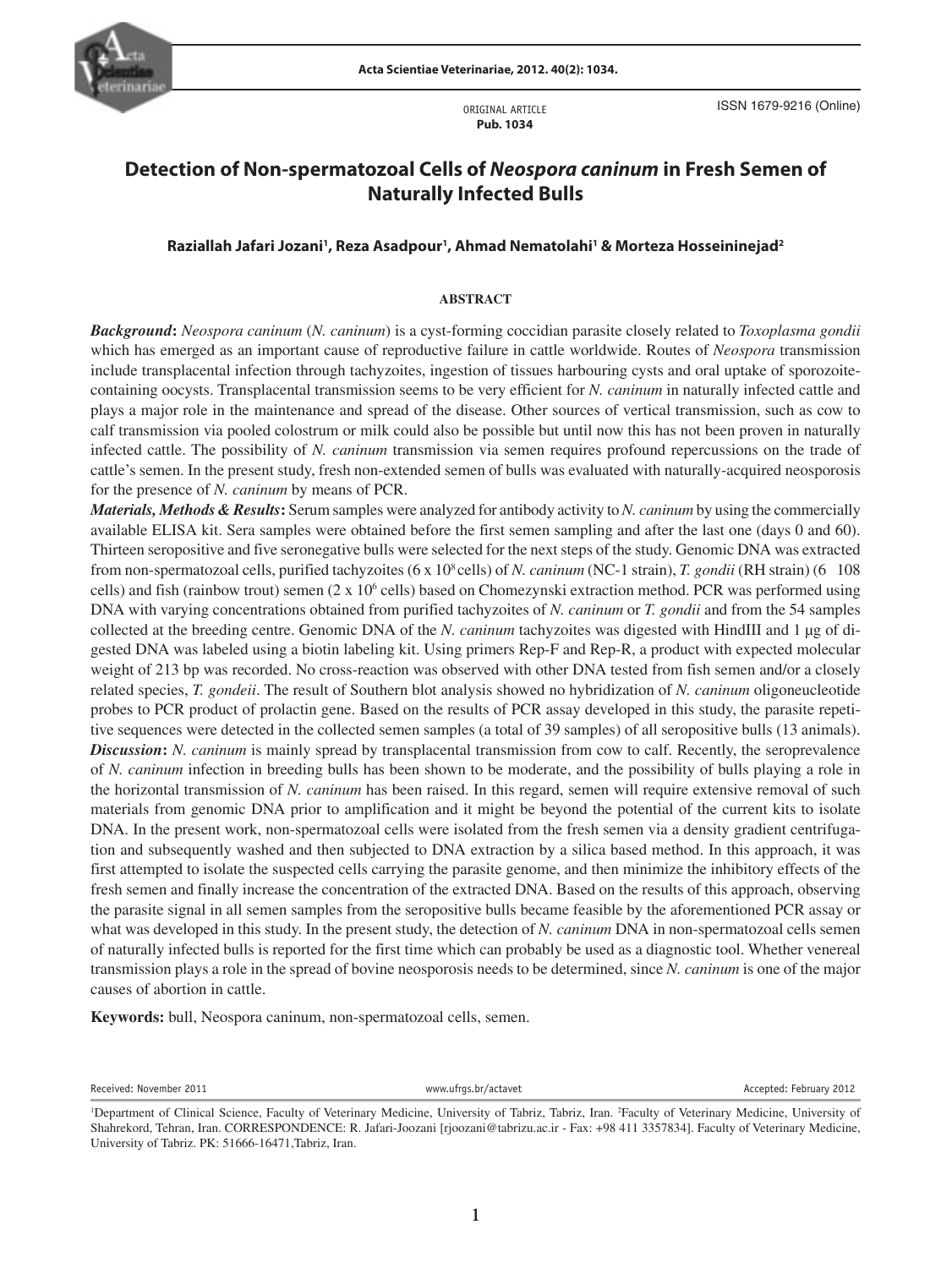**E.J. Jozani, R. Asadpour, A.Nematolahi & M. Hosseininejad. 2012.** Detection of Non-spermatozoal Cells of *Neospora caninum* in Fresh Semen of Naturally Infected Bulls. *Acta Scientiae Veterinariae*. 40(2): 1034.

## **INTRODUCTION**

*Neospora caninum* is a cyst-forming coccidian parasite closely related to *Toxoplasma gondii* which has emerged as an important cause of reproductive failure in cattle worldwide [5,6]. Neosporosis in bovines is a common cause of abortion and congenitally infected calves may show neural signs after birth [1,6]. *N. caninum* is mainly spread by transplacental transmission from cow to calf [4]. Recently, the seroprevalence of *N. caninum* infection in breeder bulls was shown to be moderate [3], and the possibility of bulls to play a role in the horizontal transmission of *N. caninum* has been suggested [11] The possibility of *N. caninum* transmission via semen could imply profound repercussions on cattle semen trade. Several studies have been carried out to investigate the possibility of venereal transmission in bovine neosporosis. [8,13,15]. The occasional detection of the parasite genome in semen samples of infected cattle was already reported [13].

Many tests have been used to detect the infectious agents in bovine semen. Polymerase chain reaction (PCR) has been shown to be a useful tool to identify some pathogens, like BHV-1, present in semen [11]. Recent research about neosporosis has focused on the development of fast and sensitive PCR systems to detect *N. caninum* in cattle tissues [8], but not in semen.

In the present study, non-spermatozoal cells of fresh semen of bulls were evaluated with naturallyacquired neosporosis for the presence of *Neospora caninum* genome by means of a newly developed PCR assay.

#### **MATERIALS AND METHODS**

## *ELISA*

Blood samples were obtained from 18 bulls which were 1-5 years old: 13 seropositive and 5 seronegative bulls were selected for the next steps of the study. Sera samples were obtained before the first semen sampling and after the last one (days 0 and 60). Serum samples were analyzed for antibody using the commercially available ELISA kit<sup>1</sup> for *N. caninum*. Results were calculated as a corrected sample to positive (S/P) ratio (OD<sub>Sample</sub> ODNeg)/ (OD<sub>Pos</sub> OD<sub>Neg</sub>) \_ 100) and expressed in percentage. Two repetitions from each sample were performed. Sera with positive reaction were conducted to further analysis.

# *Parasites*

*N. caninum* (NC-1 strain) tachyzoites were grown *in vitro* using Vero cell monolayers in RPMI-

1640 supplemented with 2% fetal bovine serum and a mixture of 50 U/mL penicillin and 50 mg of streptomycin. The cultures were incubated at  $37^{\circ}$ C,  $5\%$  CO<sub>2</sub> [14]. Tachyzoites were frozen at -80 ºC until required for further processing.

# *Preparation of bovine semen and non-spermatozoal cells*

Fifty-four samples were examined; the samples were collected by using artificial vagina from 13 seropositive and 5 seronegative bulls maintained at Sheikh Hassan breeding centre; Tabriz, Iran,. Three consecutive semen samples with 30-day intervals were obtained from each animal and sent to the laboratory in refrigerated boxes. For preparation of the non-spermatozoal cells, the semen samples were diluted with an equal volume of PBS. The diluted semen specimens' underlay was a 21% cushion of Nycodenz in PBS. After centrifugation at 850 g for 30 min, non-spermatozoal cells were harvested from the top of the cushion. Using a hemocytometer, cells were counted and approximately 10<sup>7</sup> cells were used for DNA extraction.

## *DNA extraction*

Genomic DNA was extracted from non-spermatozoal cells, purified tachyzoites  $(6 \times 10^8 \text{ cells})$  of *N. caninum* (NC-1 strain), *T. gondii* (RH strain) (6 x  $10^8$  cells) and fish (rainbow trout) semen (2 x 10<sup>6</sup> cells) based on Chomezynski extraction method. Briefly, in a 1.5 mL tube, a 25 μL volume of fresh semen, or purified tachyzoites were added to 200 μL of a solution containing 5% Chelex 100 (w/v) in ultrapure water, 2 μL of 10 mg ml<sup>-1</sup> proteinase  $K^2$  and 7 μL of DTT3. The mixture was incubated at 56°C for 45 min, followed by centrifugation at 13000 *g* for 10 s, incubation in a boiling water bath for 8 min and subsequent centrifugation at 13000 *g* for 3 min. DNA concentration was measured in 260 and 280 nm<sup>4</sup>. Electrophoresis of each DNA sample on 0.5% agarose gel in 1X TBE buffer was undertaken to check the integrity of the DNA. An aliquot of total DNA was produced from each sample and stored at -20ºC until required for analysis.

#### *PCR assay*

## *Primers and thermal cycling conditions*

The primers were designed based on the available sequence on gene bank (accession number  $X84238.1$ ) and by using Primer<sup>3</sup> software. The primers Rep-F (5 GGG TGA GGA CAG TGT GTC AA -3) and Rep-R (5- TCC CAT ACC TGG ATG CTT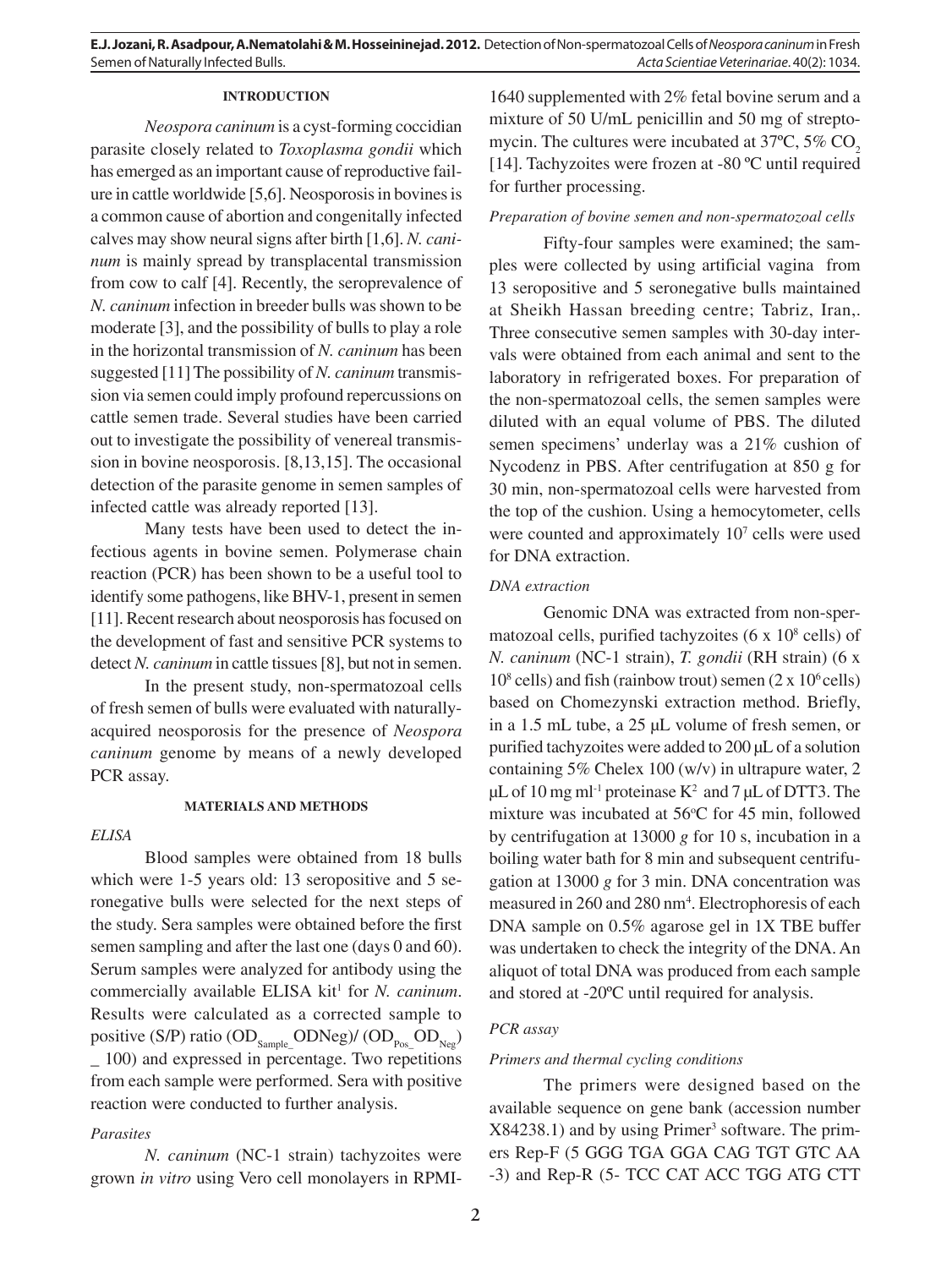**E.J. Jozani, R. Asadpour, A. Nematolahi & M. Hosseininejad. 2012.** Detection of Non-spermatozoal Cells of *Neospora caninum* in Fresh Semen of Naturally Infected Bulls. *Acta Scientiae Veterinariae*. 40(2): 1034.

TC-3) were predicted to produce a 213 bp region of *N. caninum* genome. A reported primer pair (NP6 & NP21) was also included in the study [11]. Furthermore, two primers HL033 (5- CGA GTC CTT ATG AGC TTG ATT CTT -3) and HL035 (5- GCC TTC CAG AAG TCG TTT GTT TTC -3) that target part of the bovine prolactin gene were considered as an internal control [2].

# *Amplification*

PCR was performed using DNA with varying concentrations obtained from purified tachyzoites of *N. caninum* or *T. gondii* and from the 54 samples collected at the AI centre. The gradient PCR at different annealing temperatures (55 to 65ºC) and varying concentration of  $MgCL_2$  (1 to 3 mM) were conducted in a Mastercycler gradient4. The PCR consisted of 35 cycles, with each cycle consisting of 60 s at 95ºC, 60 s at 56ºC and 60 s at 72ºC. A final extension time of 6 min at 72ºC was included at the end of the last cycle.

## *Limit of detection*

Serial 10-fold dilutions of purified tachyzoites of *N. caninum* or *T. gondii* containing 100 to 0.1 ng/μL DNA were tested by PCR to determine the sensitivity of the test. Specificity of the PCR test was determined by testing extracted DNA from purified tachyzoites of *T. gondii* containing 100 to 0.1 ng/μL DNA (Table 1). In order to better assess the specificity of the PCR test, extracted DNA from fish semen was used in test in combination with different dilutions of extracted DNA from tachyzoites of *N. caninum* (Table 1).

## *Analysis of PCR products by Dot-Southern blotting*

result, DNA fragments of any length can be uniformly The PCR product from the *N. caninum* PCR was excised from a 1% agarose gel and purified using PCR DNA Extraction Kit from agarose gels<sup>5</sup> according to the manufacturer's instructions. The PCR product was denatured (1.5 M NaCl, 0.5 M NaOH) and the denatured PCR products in different concentrations  $(1ng, 10ng 100pg, 10pg, 1pg and 100pg)$  were immobilised on nylon membrane<sup>6</sup>. Genomic DNA of the *N. caninum* tachyzoites was digested with HindIII and 1 μg of digested DNA was labeled using a biotin labeling  $kit^7$  according to the manufacturer's instructions. Empirically, random decamers are annealed to a denatured template DNA molecule and new strands are synthesized by the klenow fragment, in the presence of Biotin-dUTP. During this reaction, the biotinylated nucleotides are incorporated into a newly synthesized complementary DNA strand. As a

| No.             | N. caninum DNA<br>(ng/PCR tube) | T. gondii DNA<br>(ng/PCR tube) | Fish semen DNA<br>(ng/PCR tube) | Total DNA (ng/PCR tube) |  |
|-----------------|---------------------------------|--------------------------------|---------------------------------|-------------------------|--|
| S <sub>1</sub>  | 10                              | $\bf{0}$                       | $\bf{0}$                        | 10                      |  |
| S <sub>2</sub>  | 1                               | $\mathbf{0}$                   | $\bf{0}$                        | 1                       |  |
| S <sub>3</sub>  | 0.1                             | $\bf{0}$                       | $\bf{0}$                        | 0.1                     |  |
| <b>S4</b>       | 0.01                            | $\bf{0}$                       | $\bf{0}$                        | 0.01                    |  |
| S5              | $\bf{0}$                        | 100                            | $\boldsymbol{0}$                | 100                     |  |
| S <sub>6</sub>  | $\bf{0}$                        | 10                             | $\bf{0}$                        | 10                      |  |
| <b>S7</b>       | $\bf{0}$                        | 1                              | $\bf{0}$                        | 1                       |  |
| S8              | 0.1                             | 10                             | $\bf{0}$                        | 10.1                    |  |
| S <sub>9</sub>  | 0.1                             | 100                            | $\bf{0}$                        | 100.1                   |  |
| <b>S10</b>      | 0.1                             | $\bf{0}$                       | 10                              | 10.1                    |  |
| S <sub>11</sub> | 0.1                             | $\bf{0}$                       | 100                             | 100.1                   |  |
| S <sub>12</sub> | 0.1                             | 100                            | 100                             | 200.1                   |  |

**Table1.** Different concentration of *Neospora caninum* DNA used for PCR assay development.

Serum samples were analyzed for antibody using the commercially available ELISA kit1 for *N. caninum.*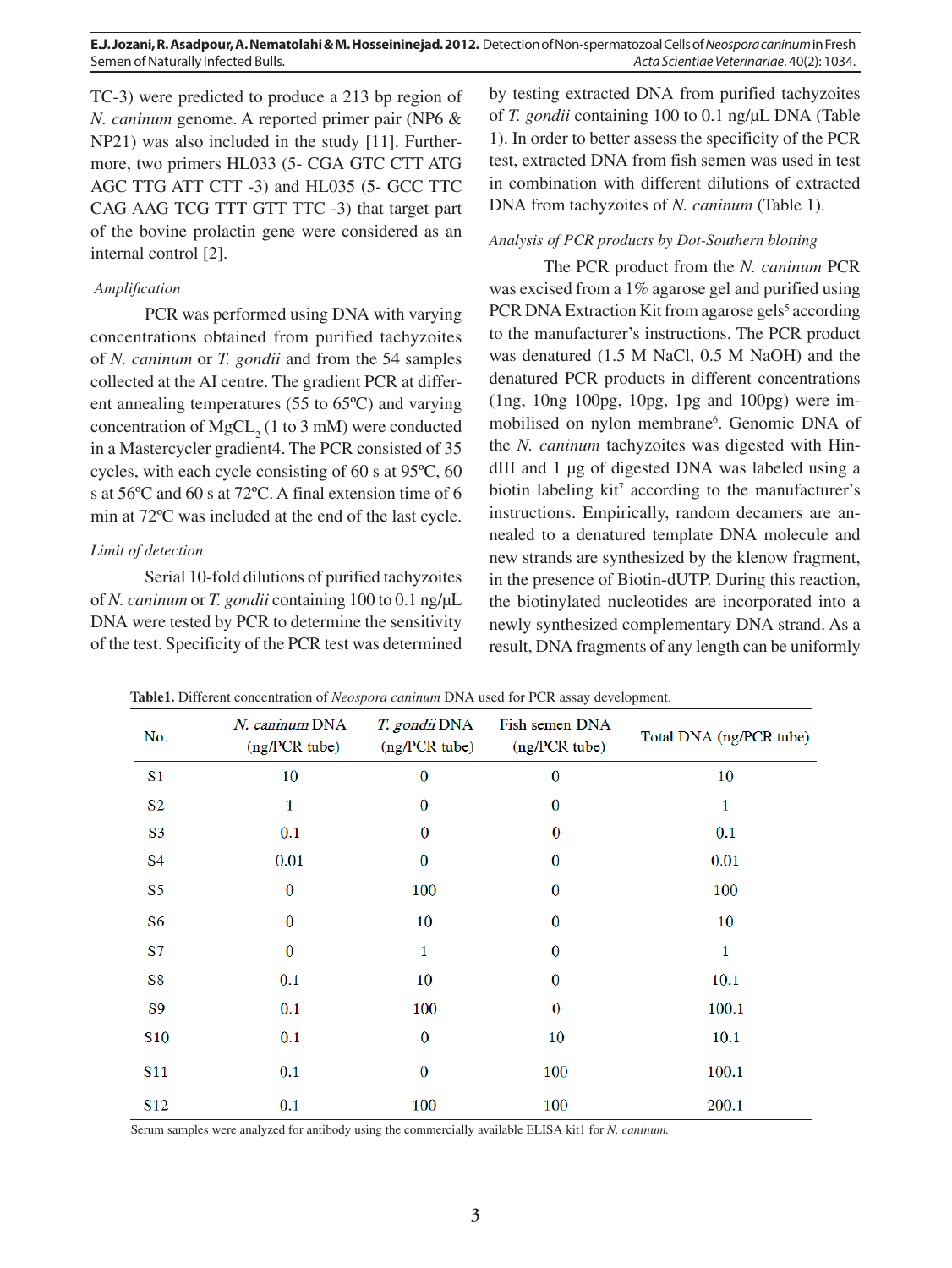**E.J. Jozani, R. Asadpour, A.Nematolahi & M. Hosseininejad. 2012.** Detection of Non-spermatozoal Cells of *Neospora caninum* in Fresh Semen of Naturally Infected Bulls. *Acta Scientiae Veterinariae*. 40(2): 1034.

labeled. Biotin-labeled DNA is detected with Biotin-Strepavidin detection system<sup>8</sup>.

#### **RESULTS**

ELISA and PCR assay status to *N. caninum* of the animals are shown in Table 2.

## *Optimization of PCR assay*

Using primers Rep-F and Rep-R, a product with expected molecular weight of 213 bp was recorded. The PCR assay was optimized for the detection of *N. caninum* employing various annealing temperatures and  $MgCl<sub>2</sub>$  concentrations. The results of PCR optimization experiments indicated that the PCR at

an annealing temperature of  $61^{\circ}$ C was optimal for the primer pair Rep-F and Rep-R and in a Taq polymerase buffer containing  $2mM MgCl<sub>2</sub>$  (data not shown). The optimized conditions of PCR consisted of an initial denaturation of 5 min at 94ºC followed by 35 cycles of 94 for 1 min, 60ºC for 1 min, 72ºC for 1 min and a final extension at 72ºC for 6 min.

## *Detection limit of PCR assay*

 $n \alpha n$ 

The detection limit of the assay was determined to be to 0.1 ng/pcr tube of DNA using 10-fold serially diluted genomic DNA of *N. caninum* (Figure 1). No cross-reaction was observed with other DNA tested from fish semen and/or a closely related species, *T. gondii* (Figure 1).

**Table 2.** ELISA and PCR results for *Neospora caninum* from eighteen bulls.

|                         |                         |                          | <b>PUR</b>       |                |                |            |                |                |                |
|-------------------------|-------------------------|--------------------------|------------------|----------------|----------------|------------|----------------|----------------|----------------|
| No.                     | Age                     | <b>ELISA</b>             | First assay      |                | Second assay   |            | Third assay    |                | <b>ELISA</b>   |
|                         |                         |                          | Np21 &           | Rep-F &        | Np21 &         | $Rep F \&$ | Np21 &         | Rep-F &        |                |
|                         |                         |                          | Np6              | $Rep-R$        | Np6            | Rep-R      | Np6            | Rep-R          |                |
| $\mathbf 1$             | 2.5                     | $\pm$                    | $\ddot{}$        | $\pm$          | $\ddot{}$      | $\ddot{}$  | $\ddot{}$      | $\ddot{}$      | $+$            |
| $\overline{2}$          | $\overline{2}$          | $\boldsymbol{+}$         | $\ddot{}$        | $+$            | $\color{red}+$ | $\ddot{}$  | $\ddot{}$      | $\pm$          | $+$            |
| $\overline{\mathbf{3}}$ | 3.5                     | $+$                      | $+$              | $+$            | $+$            | $\ddot{}$  | $+$            | $+$            | $+$            |
| $\overline{4}$          | $\overline{2}$          | $+$                      | $+$              | $+$            | $\pm$          | $+$        | $\pm$          | $+$            | $+$            |
| 5                       | 4.5                     | $+$                      | $\color{red}+$   | $\color{red}+$ | $\pm$          | $\ddot{}$  | $\pm$          | $\color{red}+$ | $+$            |
| 6                       | $\overline{2}$          | $^{+}$                   | $+$              | $+$            | $\pm$          | $+$        | $+$            | $+$            | $+$            |
| $\tau$                  | 1.5                     | $\color{red}+$           | $\color{red}+$   | $\color{red}+$ | $\color{red}+$ | $^{+}$     | $+$            | $+$            | $+$            |
| $\bf 8$                 | 3                       | $^{+}$                   | $\color{red}+$   | $+$            | $\color{red}+$ | $\ddot{}$  | $+$            | $+$            | $\pm$          |
| $\mathbf{9}$            | $\overline{\mathbf{3}}$ | $\boldsymbol{+}$         | $\boldsymbol{+}$ | $\color{red}+$ | $\pm$          | $\ddot{}$  | $\pm$          | $\color{red}+$ | $\color{red}+$ |
| 10                      | 4.5                     | $+$                      | $+$              | $+$            | $+$            | $+$        | $+$            | $+$            | $+$            |
| 11                      | $\overline{4}$          | $+$                      | $\color{red}+$   | $+$            | $\color{red}+$ | $\pm$      | $\color{red}+$ | $+$            | $+$            |
| 12                      | 2.5                     | $\boldsymbol{+}$         | $\ddot{}$        | $+$            | $+$            | $\ddot{}$  | $+$            | $+$            | $+$            |
| 13                      | 5                       | $+$                      | $\color{red}+$   | $\ddot{}$      | $\ddot{}$      | $+$        | $\pm$          | $+$            | $+$            |
| 14                      | $\overline{2}$          | ä,                       | ۰                |                |                |            | ۰              |                |                |
| 15                      | 3.5                     | $\overline{\phantom{a}}$ | ä,               |                |                |            |                |                |                |
| 16                      | 1.5                     |                          |                  |                |                |            |                |                |                |
| 17                      | $\overline{\mathbf{4}}$ |                          |                  |                |                |            |                |                |                |
| 18                      | $\overline{\mathbf{4}}$ |                          |                  |                |                |            |                |                |                |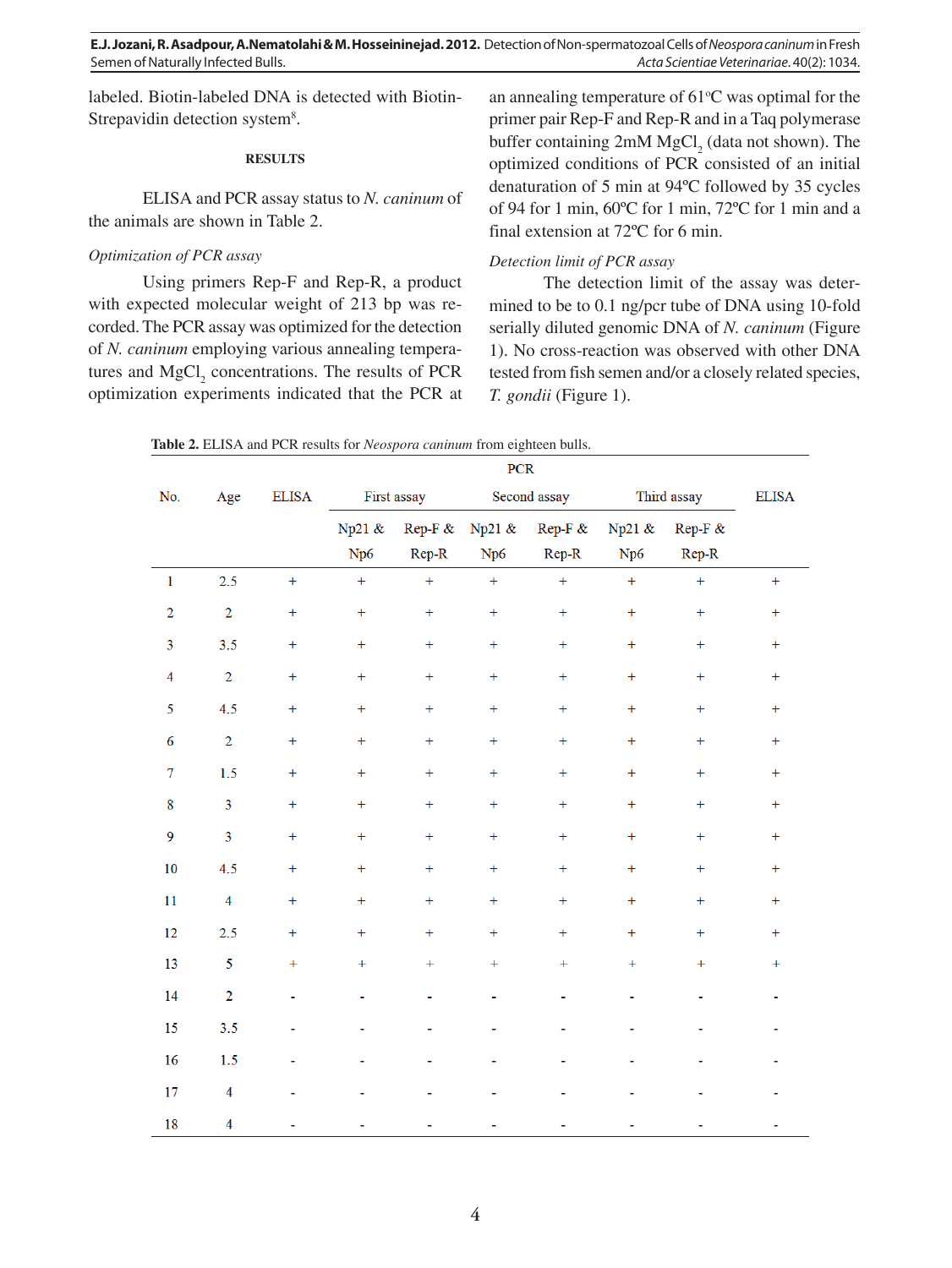**E.J. Jozani, R. Asadpour, A. Nematolahi & M. Hosseininejad. 2012.** Detection of Non-spermatozoal Cells of *Neospora caninum* in Fresh Semen of Naturally Infected Bulls. *Acta Scientiae Veterinariae*. 40(2): 1034.





**Figure 2.** Southern blotting, A: With 10 ng of PCR amplification products (PAPs) with *Neospora caninum* specific primer pair; B: with 1 ng of the PAPs; C: with 100 pg of the PAPs; D: with 10 pg of the PAPs; E: with 1p of the PAPs; G: with 100 pg of the PAPs and F: with 100 pg of PCR product of prolactin gene.

**Figure 1.** PCR amplification products (PAPs) with Neospora caninum specific primer pair. M: DNA marker; NTC: non template control; S1, S2, S3 & S4: PAPs with 10 ng, 1 ng, 0.1 ng and 0.01 ng DNA from *Neospora caninum* respectively; S7: PAPs with 0 ng DNA from N. caninum and 10 ng DNA from *Toxoplasma gondii*; S8 and S9: PAPs with 0.1 ng DNA from *N. caninum* in the presence of 10 and 100 ng DNA from *T. gondii*, respectively; S11: PAPs with 0.1 ng DNA from *N. caninum* and 100 ng DNA from fish semen; S12:PAPs with 0.1 ng DNA from *N. caninum*, 100 ng DNA from *T. gondii* and 100 ng DNA from fish semen.

#### *Dot-Southern blotting*

The Biotin labeled probes were able to identify the different concentrations of PCR product of *N. caninum* down to 1 pg (Figure 2). As a negative control, we used PCR product of prolactin gene. The result of Southern blot analysis showed no hybridization of *N. caninum* oligonucleotide probes to PCR product of prolactin gene (Figure 2)

#### **DISCUSSION**

As a new try we developed and standardized PCR assay to investigate the presence of the parasite in fresh semen of the bulls. The designed primers were found to be highly specific for *N. caninum*. Several PCR assays have now been adapted for the detection of *N. caninum* [2,7,9,10,12,16]. The parasite possesses repetitive sequences. Since these segments are present in multiple copies, the idea of targeting them appears straightforward. Indeed, repetitive sequences of DNA increase PCR amplification sensitivity because there are several copies of them in each cell [9]. Kaufmann *et al*. [9] and Yamage *et al*. [16] reported observation of the parasite signal in PCR with as little as 100 pg and 10 pg parasite template DNA, respectively. A highly repeated DNA sequence in *N. caninum* genome was

low parasite number of the parasite template in the the target of the PCR described by them. The detection limit of the PCR assay in this study was 100 pg which is in line with the report of Kaufmann *et al*. [9]. Even in the presence of excessive amount of genomic DNA from *T. gondii*, the assay was able to find the parasite signal in PCR. The results for templates amounting less than 100 pg were inconsistent. The sporadic detection of *N. caninum* DNA in semen straws of the serologically positive bulls, may be explained by the semen of chronically affected bulls which are affected by the sensitivity of the PCR assay via the standard dilution used to prepare the extended semen straws [3]. Of course, this might provide an inadvertent protection of the venereal transmission of the disease. Based on the results of a SYBR Green I Real - Time PCR, maximum parasite numbers observed in positive semen samples from naturally infected bulls were 10 parasites/mL of semen, equivalent to an ejaculation containing approximately 100 parasites/mL [8,13].

In these three reports above mentioned, semen samples were conducted to spinning for harvesting cellular fraction of the samples (fresh or frozen) and DNA was extracted from this fraction. Substances such as semen, as a condense biological fluid, contain polysaccharides, proteases, cell lysis products, or other substances interfering with the amplification reaction. In this regard, semen will require extensive removal of such materials from genomic DNA prior to amplification and it might be beyond the potential of current kits to conduct DNA isolation. In the present work, via a density gradient centrifugation, non-spermatozoal cells were isolated from the fresh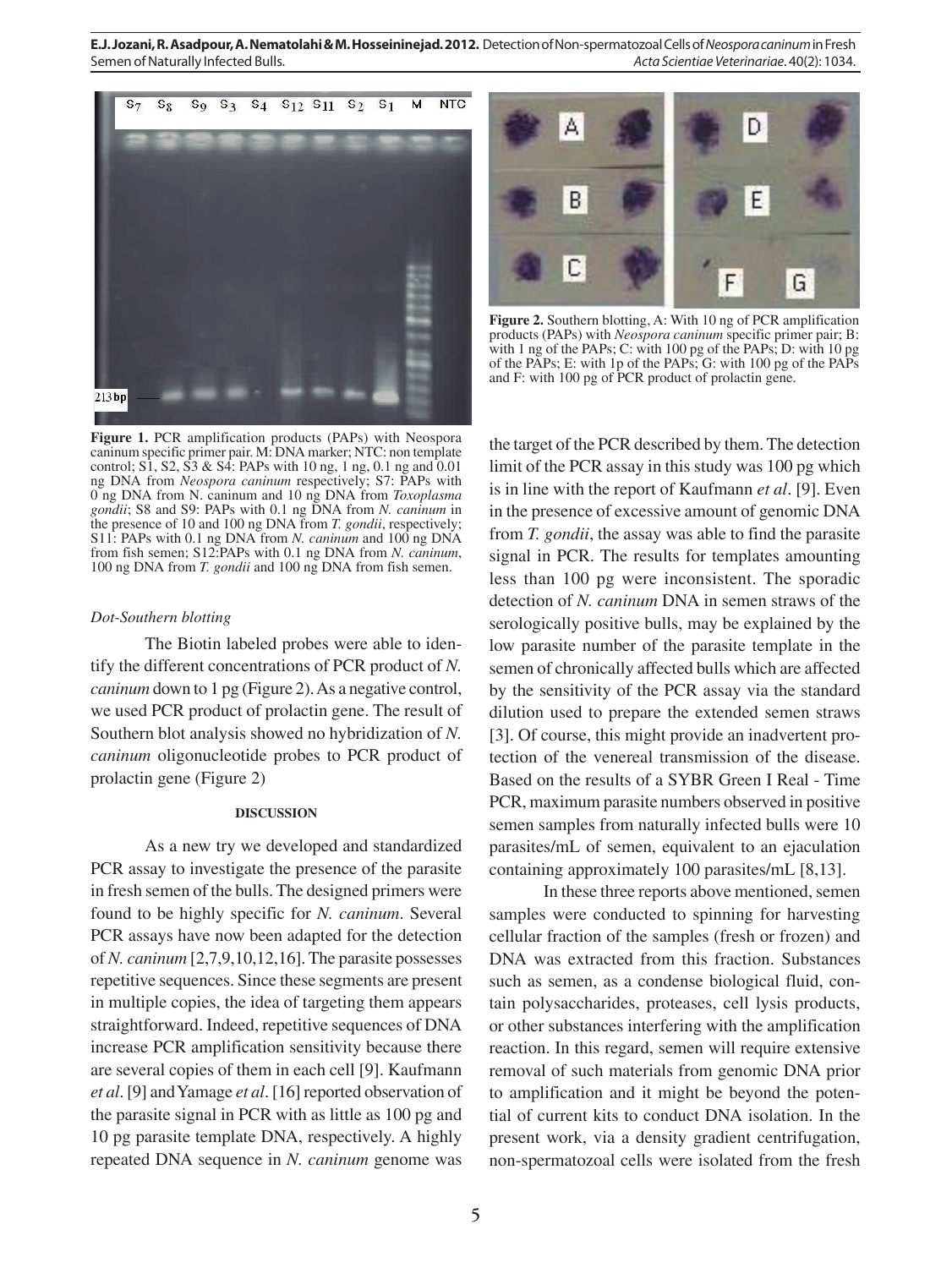**E.J. Jozani, R. Asadpour, A.Nematolahi & M. Hosseininejad. 2012.** Detection of Non-spermatozoal Cells of *Neospora caninum* in Fresh Semen of Naturally Infected Bulls. *Acta Scientiae Veterinariae*. 40(2): 1034.

semen and subsequently washed and then subjected to DNA extraction by a silica-based method. With this approach, it was attempted first to isolate the suspected cells that carry the parasite genome, then minimize the inhibitory effects of the fresh semen and finally to increase the concentration of the extracted DNA. Based on the results of this approach, the parasite signal in all semen samples from the seropositive bulls was observable by the aforementioned PCR assay [9], or what was developed in this study. Moreover, further studies are needed to determine the effect of using *N. caninum* infected semen to inseminate heifers or cows. However, these results should be considered in the broader perspective of safety in AI centers and for management of seropositive bulls. Since artificial insemination is being used to introduce new genetics in bovine herds and also for better control of the product quality with regard to transmission of diseases, it would be interesting to determine whether the semen of infected bulls represents a potential source of *N. caninum* introduction in the herd.

In the present study, the detection of *N. caninum* DNA in non-spermatozoa of the semen of

naturally infected bulls was reported for the first time which can probably be used as a diagnostic tool for the infection. Whether venereal transmission plays a role in the spread of bovine neosporosis, needs to be determined since *N. caninum* is one of the major causes of abortion in cattle.

SOURCES AND MANUFACTURERS IDEXX Laboratories, Westerbrook, ME, USA. Merck, Darmstadt, Germany. Biorad, Hercules, CA, USA. Biophotometer plus, Eppendorf, Germany. Cinnaclone, CinnaGen Co., Karaj, Iran. Sensiblot Plus Nylon Membrane, Fermentase, Ukraine. Biotin Decalabel DNA labeling kit, Fermentase, Ukraine. Biotin Chromogenic Detection kit, Fermentase, Ukraine.

*Acknowledgements***.** This research was supported by a research grant (D/27/3290-12) from University of Tabriz. We also thank the head of Sheikh Hassan Breeding Center in Tabriz for providing the equipments for semen collection.

*Declaration of interest***.** The authors report no conflicts of interest. The authors alone are responsible for the content and writing of the paper.

## **REFERENCES**

- **1 Anderson M.L., Andrianarivo A.G. & Conrad P.A. 2000.** Neosporosis in cattle. *Animal Reproduction Science*. 60/61: 417-431.
- **2 Baszler T.V., Gay L.J.C., Long M.T. & Mathison B.A. 1999.** Detection by PCR of *N. caninum* in fetal tissues from spontaneous bovine abortions. *Journal of Clinical Microbiology*. 37(12): 4059-4064.
- **3 Caetano-da-Silva A., Ferre I., Collantes-Fernández E., Navarro V., Aduriz G., Ugarte-Garagalza C. & Ortega-Mora L.M. 2004.** Occasional detection of *N. caninum* DNA in frozen extended semen from naturally infected bulls. *Theriogenology*. 62(7): 1329-1336.
- **4 Davison H.C., Otter A. & Trees A.J. 1999.** Estimation of vertical and horizontal transmission parameters of *N. caninum* infections in dairy cattle. *International Journal for Parasitology*. 29(10): 1683-1689.
- **5 Dubey J.P. & Lindsay D.S. 1996.** A review of *N. caninum* and neosporosis. *Veterinary Parasitology*. 67(1-2): 159.
- **6 Dubey J.P. 2003.** Review of *N. caninum* and neosporosis in animals. *Korean Journal Parasitology*. 41(1): 1-16.
- **7 Ellis J.T., McMillan D., Ryce C., Payne S. & Atkinson R. 1999.** Development of a single tube nested polymerase chain reaction assay for detection of *Neospora caninum* DNA. *International Journal for Parasitology*. 29(10): 1589- 1596.
- **8 Ferre I., Aduriz G., del-Pozo I., Regidor-Cerrillo J., Atxaerandio R., Collantes-Fernández E., Hurtado A., Ugarte-Garagalza C. & Miguel Ortega-Mora L. 2005.** Detection of *Neospora caninum* in the semen and blood of naturally infected bulls. *Theriogenology*. 63(5): 1504-1518.
- **9 Kaufmann H., Yamage M., Roditi I., Dobbelaere D., Dubey J.P., Holmdahl O.J.M., Trees A. & Gottstein B. 1996.**  Discrimination of *Neospora caninum* from *Toxoplasma gondii* and other apicomplexan parasites by hybridization and PCR. *Molecular and Cellular Probes*. 10(4): 289-297.
- **10 Lally N.C., Jenkins M.C. & Dubey J.P. 1996.** Development of a polymerase chain reaction assay for the diagnosis of neosporosis using the *Neospora caninum* 14-3-3 gene. *Molecular and Biochemical Parasitology*. 75(2): 169-178.